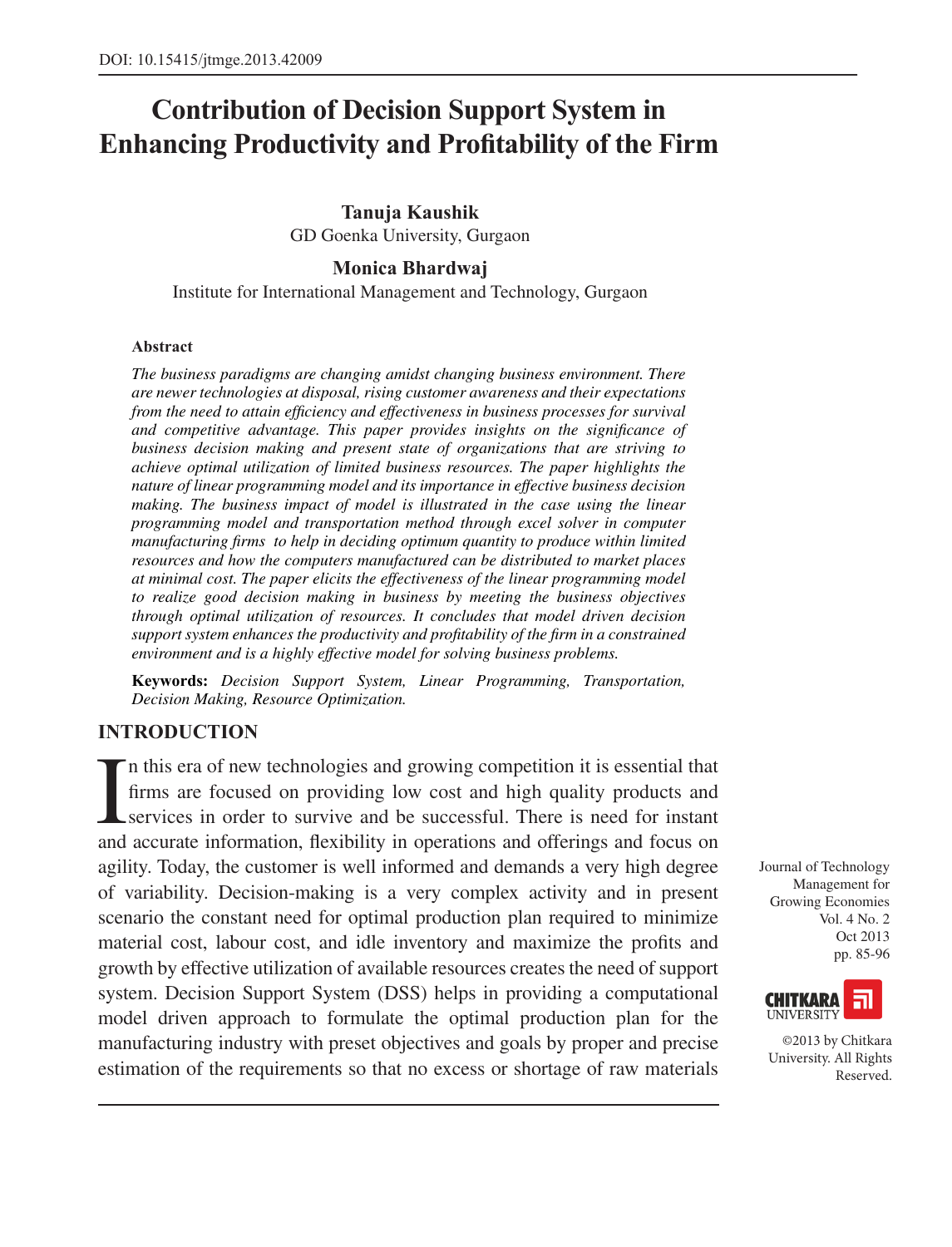Kaushik, T. Bhardwaj, M. and huge transportation expenses etc are incurred. The best possible method of production, transportation etc. are deployed.

#### **DSS Description**

"DSS is model-based set of procedures for processing data and judgments to assist a manager in his decision making" (Little, 1970). DSS helps in reduction of production costs and improvement of productivity and sustainability as it helps in matching various available plans in manufacturing systems.

The use of DSS aids the decision making in the scenario of uncertainty with lack of proper information generating different optimal solutions based on the importance of each decision maker's opinion (Mahdi and Seyed, 2009). The application of Linear Programming and Transportation models is not only limited to computer manufacturing firms but can be applied across all industries. The use of model based interactive DSS (Opti link) in planning process aided planners in generating revenues by determining an optimal transportation. This optimal plan realized reduction in planning time to less than one and a half hours and also helped in maximizing total sales by delivering contracts at computed upper bound prices (Derigs and Friederichs, 2009).

DSS using Linear Programming provided a shift from empirical form of harvesting decisions to a modeled approach for scheduling of optimized sugarcane harvesting operations obtaining the maximum possible profit (Scarpari and Beauclair, 2010).

Deployment of Linear Programming model helped in identifying the appropriate optimal contract portfolio for energy trading by providing risk assessment, successfully identified risk situations and opportunities related to short-term prices in order to maximize the performance of the contracts portfolio (Teive et al., 2011).

DSS can be classified in various ways, based on the kind of use as the criterion. Power (2001; 2002) has categorized DSS into five types. These are-

- 1. Communications-driven DSS
- 2. Data-driven DSS
- 3. Document driven DSS
- 4. Knowledge-driven DSS

*Journal of Technology Management for Growing Economies*, Volume 4, Number 2, Oct 2013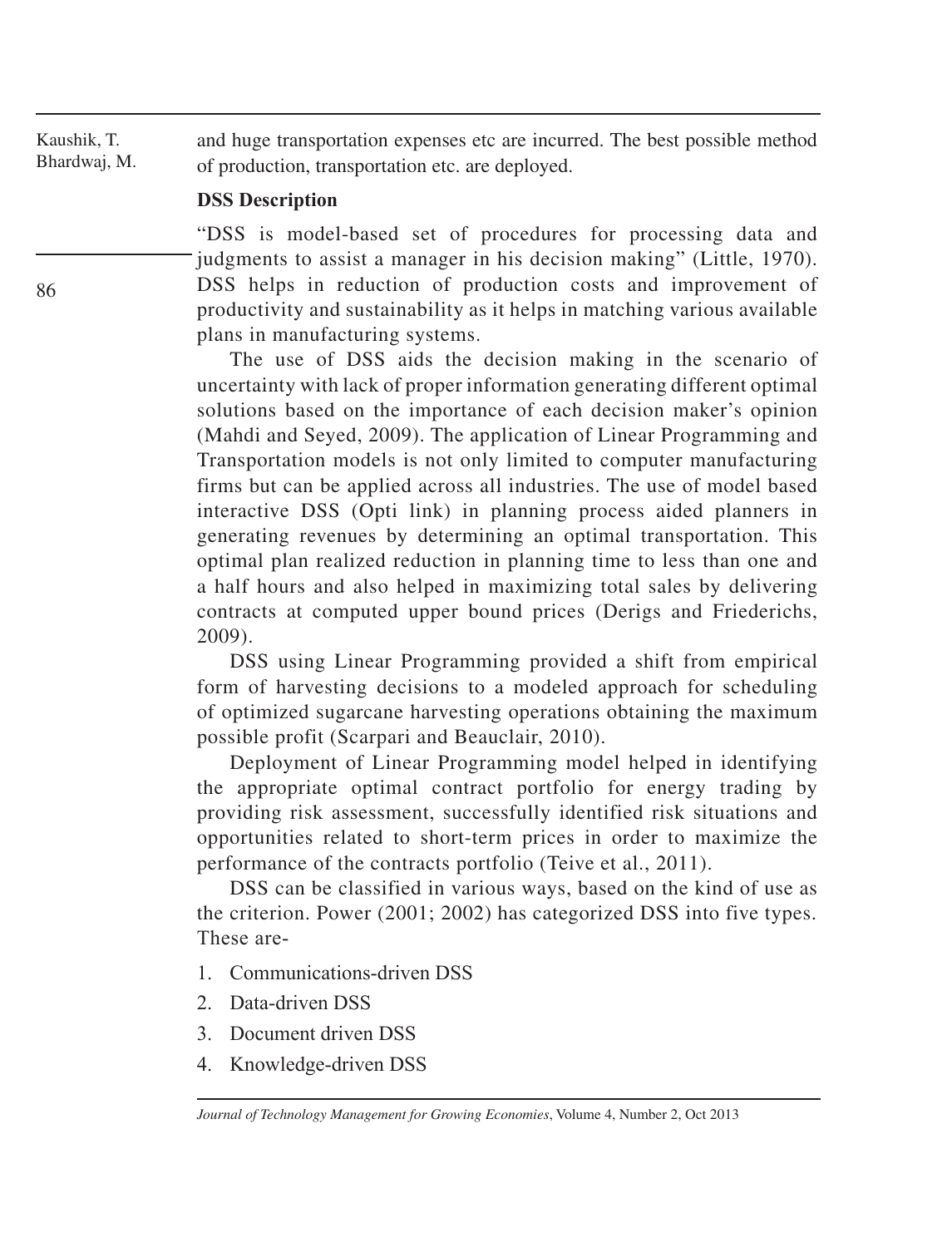#### 5. Model-driven DSS Contribution of Decision **Other<br>Computer-Based<br>Systems** Support Data: External and Internal **Excel Functions** Linear<br>Dinear<br>programming Data<br>aaeme Model<br>Management Ma Data Warehouse **Custom Models** Internet Knowledge<br>Management 87 Corporate Knowledge Base User<br>Interface Rest **Manager (User)**<br>and Tasks A Prob Solution

Figure 1: (Source-Rainer et al., 2007)

Although there have been variety of approaches and different components given by authors for DSS, a generalized architecture is proposed by academicians and the industry practitioners that is made of six components as shown in Figure 1.

Data management subsystem: It stores data in databases, data warehouse, file systems etc. It can contain internal company data like company repository or external data like from internet. Data can also be from user's individual views, observations or experiences. The storage and management of data is done by software called the database management system (DBMS).

Model management subsystem: It deals with the representation of the data, facts or figures in a specified manner. It includes models from various areas viz., financial, statistical, simulation, management science models. Both qualitative and quantitative models are included and managed by it. Model base management system (MBMS) is the software used for model management. Examples can be optimization model for identifying optimum route, linear programming model.

Knowledge management subsystem: Knowledge management subsystem gives acumen to enhance the operations of the other DSS components. It can act as an independent subsystem or can support other subsystems. It provides expertise in solving complex problems. It creates a DSS that is intelligent. A good example is Data Mining.

User -Interface subsystem: This component of DSS facilitates use of DSS where the user communicates with the DSS.

The User: This component offers different usage patterns for different category of users like the manager, staff or the decision maker.

*Journal of Technology Management for Growing Economies*, Volume 4, Number 2, Oct 2013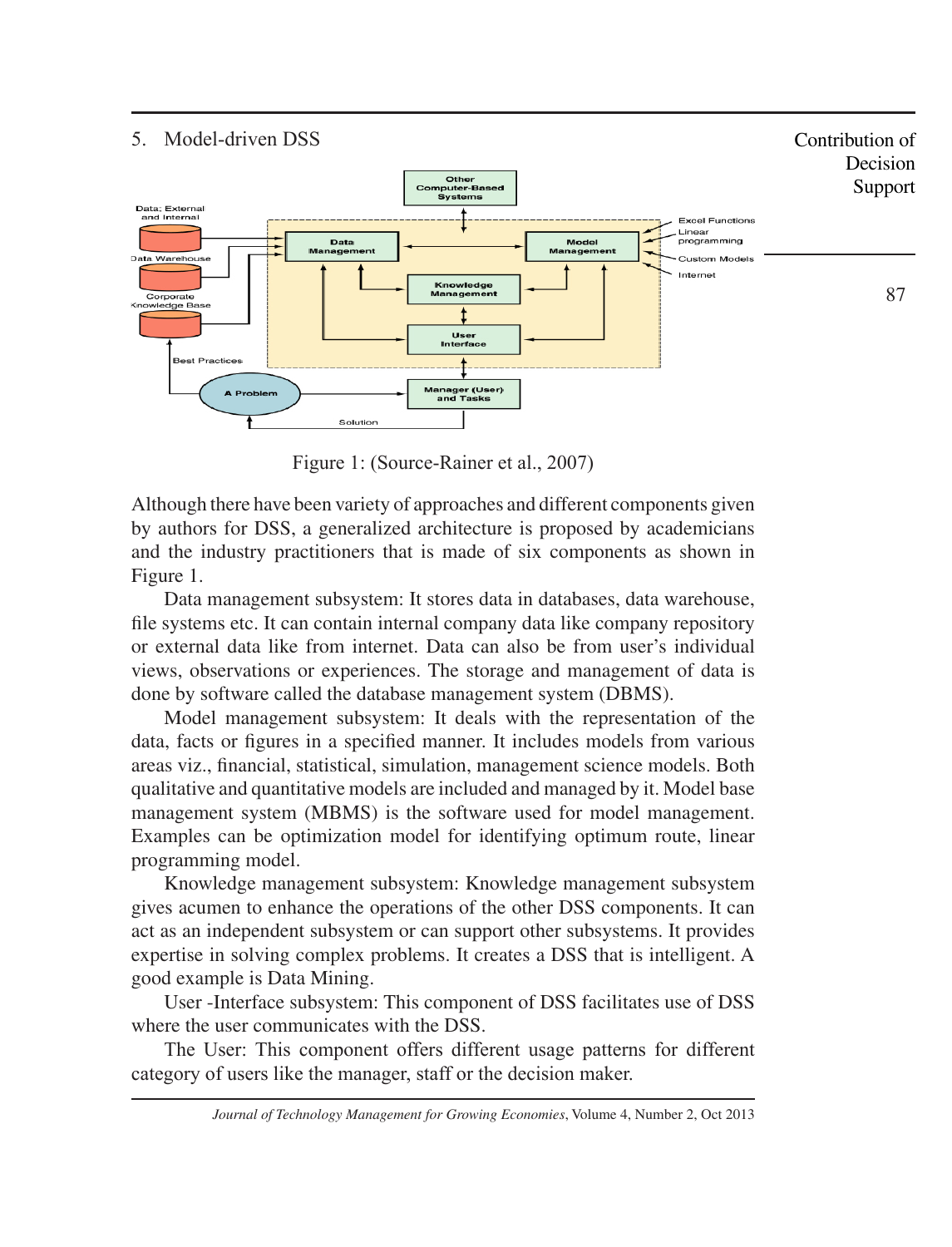#### Kaushik, T. Bhardwaj, M.

#### **LITERATURE REVIEW**

DSS has displayed efficiency in different types of organizations with diverse needs by offering various computational models. With mixed integer linear programming model (MILP) in forest road upgrade planning there was minimization of the total cost of Transportation. Therefore, upgrading of forest road planning could be achieved. Thus, the case studies can be performed efficiently with respect to time required to acquire and organize data and to identify solutions as compared with earlier approaches. In addition, there was fine quality in the analysis and efficiency in the evaluation of results (Karlsson et al., 2006).

MILP resulted in improvement of the production scheduling process in a big chemical plant by developing better understanding of communication process and conflict between individual decision makers (Abreu et al., 2008).

Spatial decision support system (SDSS) along with binary integer linear programming model facilitated the land-use suitability analysis for choosing the best landscape reclamation strategy for open-pit coalmines. Out of various reclamation schemes, the optimal strategy intended for a long-term scale was chosen for maximizing the sustainability of the wide mining area (Pavloudakis et al., 2009).

Therefore, to aid decision-making and optimize results different types of DSS models used are-

System and Process Model: The system model demonstrates the model of the system under study. Process models show the processes that are going to be followed to carry out decision-making with respect to a system.

Deterministic and Stochastic: In deterministic models the output values are fixed for a given set of inputs, however in case of stochastic models there is always a level of uncertainty associated.

Static and dynamic: Static model shows values of system attributes in balanced situations. It is independent of time variations. Whereas, dynamic model shows results of changes in system attributes in time. It varies with time, has cause and effect relationship with time.

Linear and Non Linear: The linear or continuous models are those in which the numbers representing the system keep changing with time. The non-linear or discrete models occur are individual instances that occur at determined time and change the entire value of the system. The DSS model used in present study is Linear Programming model.

#### **Linear Programming (LP)**

LP optimizing methods and models play a vital role in diverse supply chain applications. In any business whether it be a manufacturing firm or firms involved in supply chain operations, several business activities compete

*Journal of Technology Management for Growing Economies*, Volume 4, Number 2, Oct 2013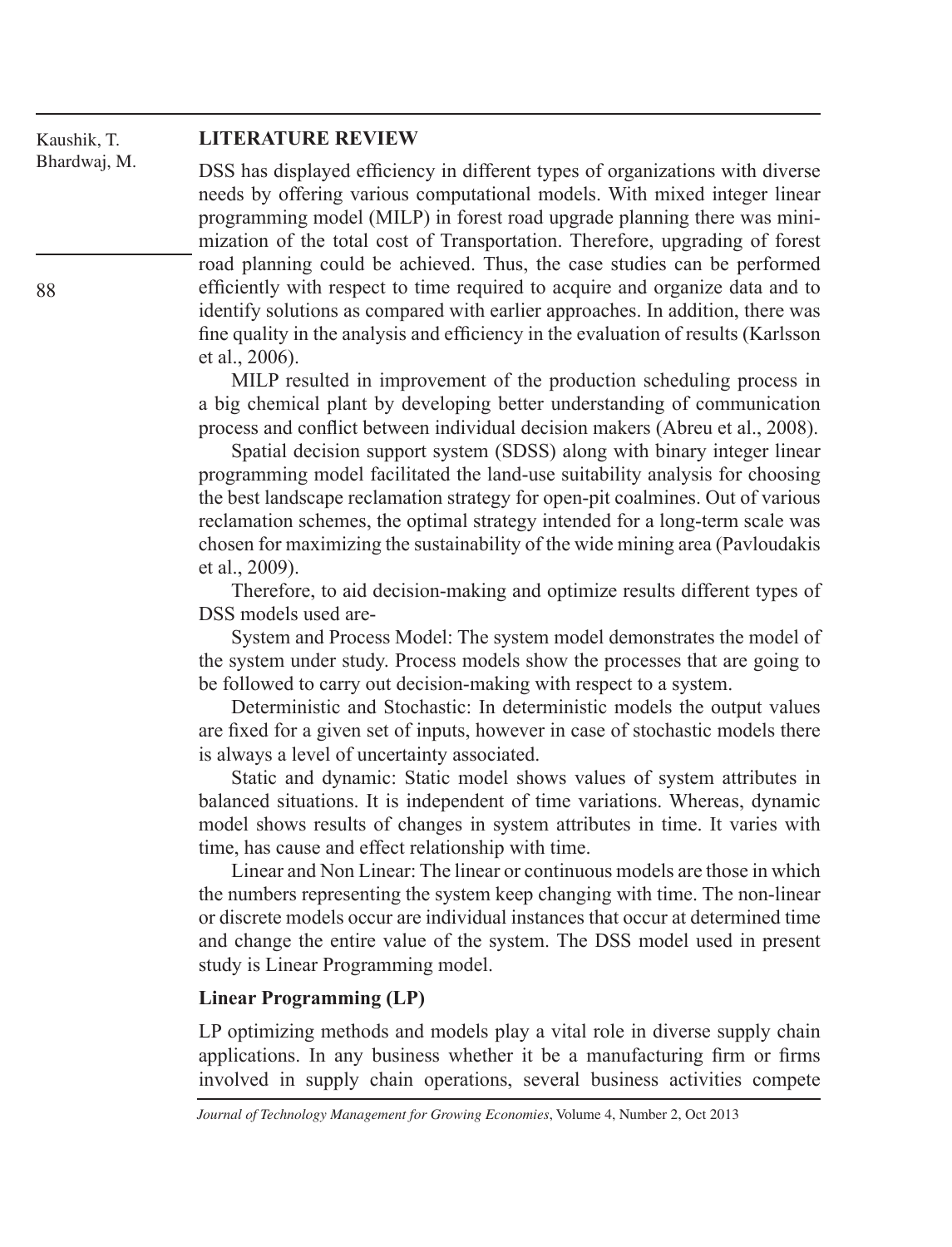for resources like machine capacity, inventory of the finished product at a distribution center, raw materials, labour, etc. that are limited and quantities available in short supply. Some activities may use numerous resources in generating desired outputs. Hence, utilizing LP models resources needed to be allocated across the entire system can be analyzed and the usability and scarcity of resources can be generated to plan an optimal utilization.

# **TRANSPORTATION**

Transportation refers to the movement of product from one place to another as it makes its way from the beginning of a supply chain until reaching in the hands of customer. Transportation plays a key role in every supply chain because products are rarely produced and consumed at the same location. Thus, transportation model is a special type of LP model where the objective is to minimize the cost of distributing a product from a number of sources or origins to a number of destinations. The origin of a transportation problem is the supply centre and the destination of a transportation problem is the demand centre. The unit transportation cost is the cost of transporting one unit of the product from an origin to a destination.

## **Mathematical Problem Formulation**

- (1) Identify the *Decision Variables* of interest to the decision maker and express them as  $x_1, x_2, x_3, \ldots$  or x, y, z......
- (2) Ascertain the Objective Function of the decision maker whether he wants to minimize or to maximize. The cost can be taken as the objective function in case of minimization problem or the profit can be taken as objective function in case of maximization problem per unit of each of the decision variables.
- (3) Ascertain the constraints representing the maximum availability or minimum commitment or equality and represent them as less than or equal to  $(\leq)$  type inequality or greater than or equal to  $(\geq)$  type inequality or 'equal to' (=) type equality respectively.
- (4) Put *non-negativity restriction* as under:

 $x_1 \geq 0$ ,  $x_2 \geq 0$ ,  $x_3 \geq 0$  ......(Non-negativity restriction)

(5) *Formulate the LP problem* as under:

Objective Function: Maximize (or Minimize)

 $Z = c_1 x_1 + c_2 x_2 \dots c_n x_n$ 

Subject to constraints:

 $a_{11}x_1 + a_{12}x_2 + \ldots + a_{1n}x_n \leq b_1$  (Maximum availability)

Contribution of Decision Support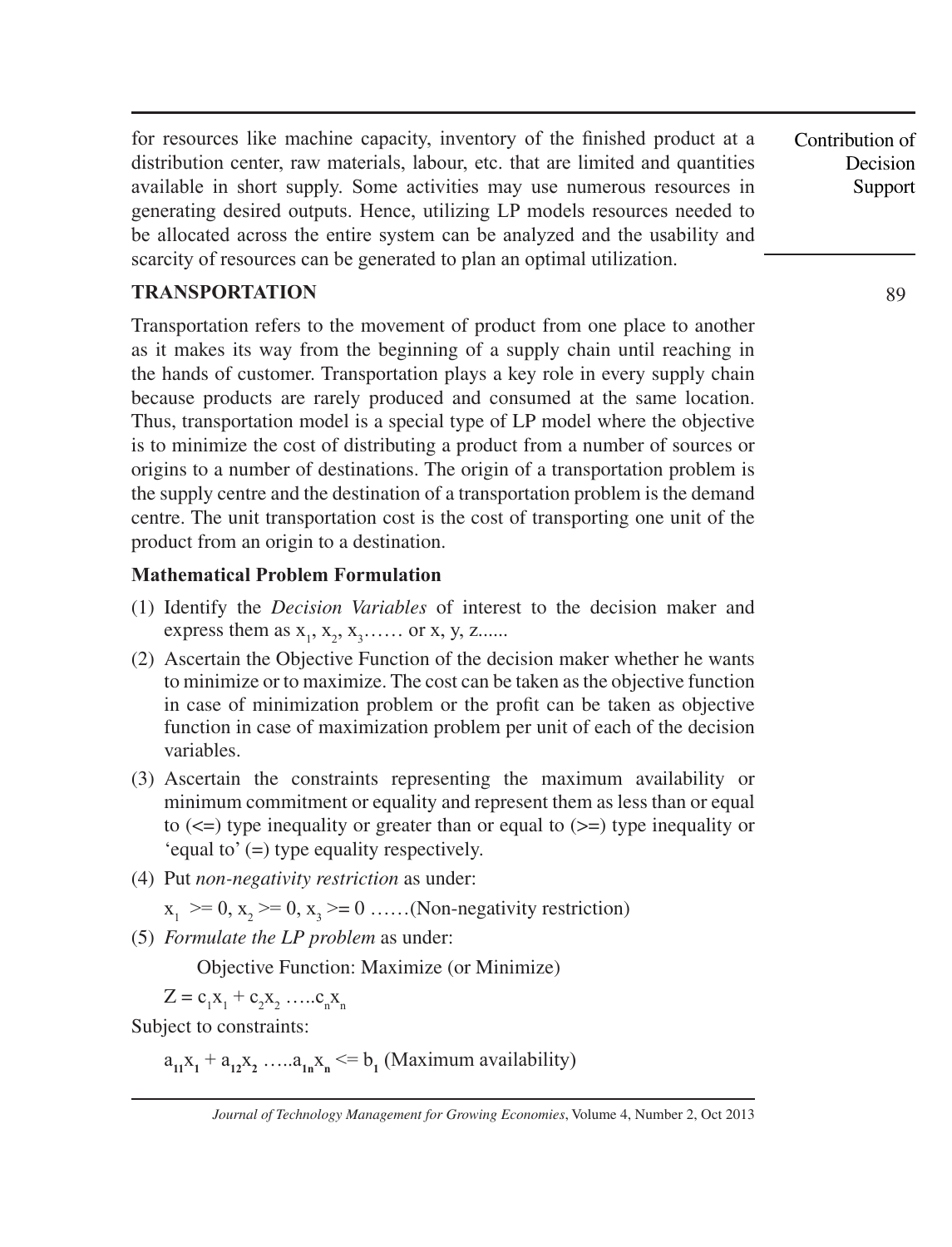| Kaushik, T.<br>Bhardwaj, M. | $a_{21}x_1 + a_{22}x_2$ $a_{2n}x_n \leq b$ , (Minimum commitment)<br>$a_{31}x_1 + a_{32}x_2$ $a_{3n}x_n = b_3$ (Equality)<br>$a_{m1}x_1 + a_{m2}x_2$ $a_{mn}x_n \leq (or \geq b)$<br>$x_1, x_2, \ldots, x_n \ge 0$ (Non-negativity restriction) |
|-----------------------------|-------------------------------------------------------------------------------------------------------------------------------------------------------------------------------------------------------------------------------------------------|
|                             | The decision variable (1) refers to the economic or physical quantities, which<br>are competing with one another for sharing the given limited resources. The                                                                                   |
| 90                          | relationship among these variables must be linear under linear programming.                                                                                                                                                                     |

decision variables. The objective function (2) of a linear programming problem is linear function of the decision variable expressing the objective of the decision maker. This can be either, maximization of profits or contribution, minimization of cost/time.

The solution of the linear programming problem is the computed values of

The constraint (3) indicates the limited resources, which are to be allocated among various decision variables. These resources may be production capacity, manpower, time, space or machinery. These must be capable of being expressed as linear equalities (i.e.  $=$ ) or inequalities (i.e.  $> =$  or  $\le$  =) in terms of decision variables. Thus, constraints of a linear programming problem are linear equalities or inequalities arising out of practical limitations.

Non-negativity restriction (4) indicates that all decision variables must take on values equal to or greater than zero.

#### **CASE STUDY**

A simple test case is presented to explain how linear programming model can be effectively constructed to help computer-manufacturing firms in deciding how much quantity to produce optimally with the limited resources and how to distribute the computers to market places at minimal cost.

A production manager of Alpha computer company is considering a weekly resource allocation. XYZ sells 3 types of computers: the desktop computer, the laptop computer, and the workstation computer. The net profits of each desktop, laptop and workstation computer sold are Rs.350, Rs.470 and Rs.610 respectively.

This week 120 hrs are available on the A-line test equipment where assembled desktop computer and laptop computer are tested, and 48 hrs are available on the C-line test equipment where assembled workstation computer are tested. The testing of each computer takes 1 hr.

In addition, production is constrained by the availability of 2000 labour hours for product assembly; each desktop, laptop and workstation computer requires 10, 15 and 20 labour hours respectively. There are other activities at Alpha that are involved in producing these computers, but testing and assem-

*Journal of Technology Management for Growing Economies*, Volume 4, Number 2, Oct 2013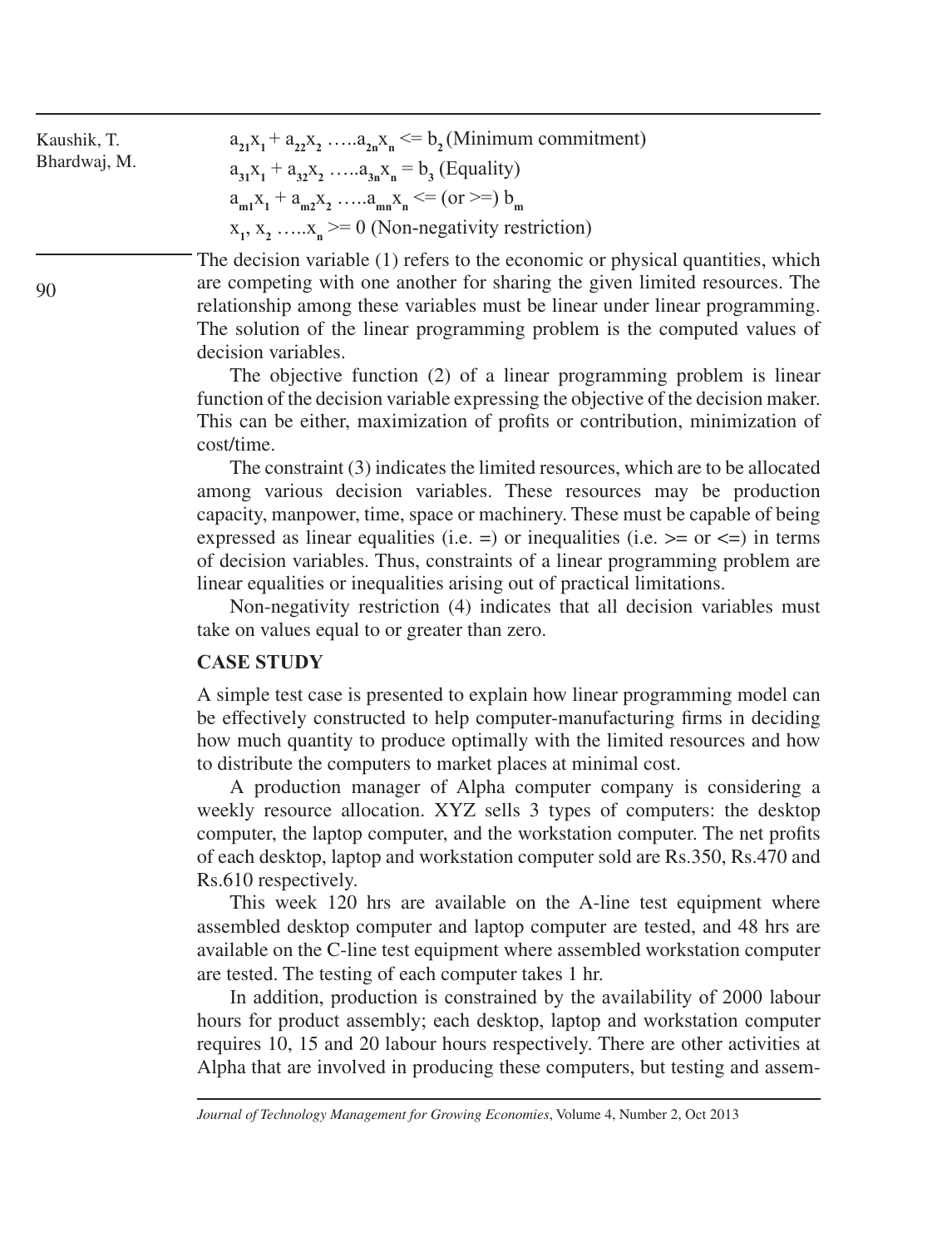bly are the ones consuming scarce resources.

Plant is located in Delhi. A company warehouse is located in Bangalore. Alpha sells its computers in the eight markets. The XYZ distribution manager needs to decide on a plan of meeting current week's demand for shipping desktop computers from its plant and its warehouse to various markets.

Alpha has 100 desktop computers on hand to be shipped from its plant and 45 desktop computers on hand to be shipped from its warehouse.

The table below shows the market demand along with the cost per unit to ship desktop computers from each source to each market. Here the transportation cost includes handling cost at the facilities, at the markets and trucking (mileage) costs.

| <b>Transportation cost data (Rs/unit)</b> |       |       |       |                                                                       |       |       |       |       |               |  |
|-------------------------------------------|-------|-------|-------|-----------------------------------------------------------------------|-------|-------|-------|-------|---------------|--|
| FROM/TO                                   |       |       |       | MKT 1   MKT 2   MKT 3   MKT 4   MKT 5   MKT 6   MKT 7   MKT 8  SUPPLY |       |       |       |       |               |  |
| <b>PLANT</b>                              | 14.00 | 24.00 | 21.00 | 20.00                                                                 | 21.50 | 19.00 | 17.00 | 30.00 | 1100          |  |
| WAREHOUSE                                 | 24.00 | 15.00 | 28.00 | 20.00                                                                 | 18.50 | 19.50 | 24.00 | 28.00 | <sup>45</sup> |  |
| <b>DEMAND</b>                             | 22    | 14    | 18    | 17                                                                    | 15    | 13    | 15    | 20    |               |  |

Table 1: Market demand and Transportation cost data (Rs/unit)

Problem description

- i. To help production manager in allocating these resources to maximize profits for the next week
- ii. To help distribution manager minimize the total transportation cost of shipping desktop computer from the sources to the markets.

# **Solution**

i. To help production manager in allocating these resources to maximize profits for the next week the LP model can be formulated as follows:

LP model for the above problem can be formulated as follows:

Let.

 $x = No$ . of desktop computers to be assembled, tested, and sold during the week

 $y = No$ . of laptop computers to be assembled, tested, and sold during the week

 $z = No$ . of workstation computers to be assembled, tested, and sold during the week

Z= Objective Function

 $Z = 350x + 470y + 610z$ 

Subject to constraints:

 $x + y \le 120$  (A-line test capacity)

Contribution of Decision Support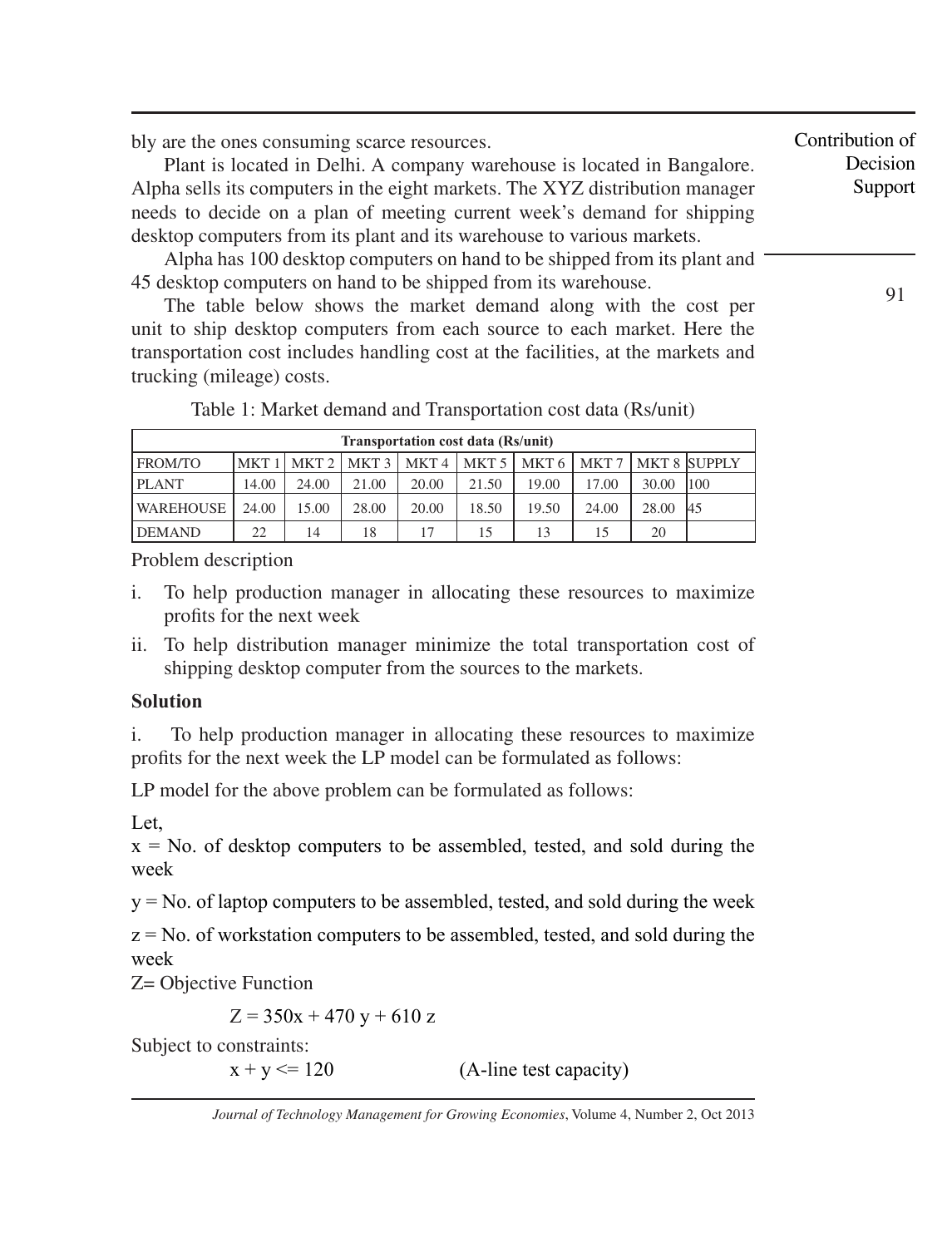| Kaushik, T.<br>Bhardwaj, M. | $z \le 48$<br>$10x + 15y + 20z \le 2000$ | (C-line test capacity)<br>(Labour Availability) |
|-----------------------------|------------------------------------------|-------------------------------------------------|
|                             | Non-Negative Restriction                 |                                                 |
|                             | $x, y \& z \geq 0$                       |                                                 |
|                             |                                          |                                                 |

Now excel solver will be used as a powerful tool for data analysis and as a predictive tool for decision making and forecasting. Excel solver comes free with MS-Office. We need to go to excel options and just do the add-ins excel solver for use.

#### **Solvers and Results**

92

|                | $\blacksquare$ in $\lhd$ $\lhd$ $\lhd$ $\lhd$<br>$19 - 11 -$<br>Solvers and Results - Microsoft Excel |                                              |                                            |                        |                                                            |                                                                               |                                    |                     |                                                                                   |                                                                                                     |                                                     |  |
|----------------|-------------------------------------------------------------------------------------------------------|----------------------------------------------|--------------------------------------------|------------------------|------------------------------------------------------------|-------------------------------------------------------------------------------|------------------------------------|---------------------|-----------------------------------------------------------------------------------|-----------------------------------------------------------------------------------------------------|-----------------------------------------------------|--|
|                | Home                                                                                                  | Insert                                       | Page Layout                                | Formulas               | Data                                                       | Review                                                                        | View                               |                     |                                                                                   |                                                                                                     |                                                     |  |
|                | From Access<br>From Web<br>From Text                                                                  | From Other<br>Sources *<br>Get External Data | Existing<br>Connections                    | e<br>Refresh<br>All Y  | Connections<br>Properties<br>880 Edit Links<br>Connections | 21<br>$rac{1}{2}$ $rac{7}{4}$<br>显<br>Sort                                    | & Clear<br>Filter<br>Sort & Filter | Reapply<br>Advanced | Text to<br>Remove                                                                 | Ed Data Validation<br>Fa Consolidate<br>Columns Duplicates <b>EX</b> What If Analysis<br>Data Tools | → Group *<br><b>Dinaroup</b><br>Subtotal<br>Outline |  |
|                | J9                                                                                                    | ۰                                            | fx                                         |                        |                                                            |                                                                               |                                    |                     |                                                                                   |                                                                                                     |                                                     |  |
|                | A                                                                                                     | B                                            | c                                          | D                      | E                                                          | я                                                                             | G                                  | н                   |                                                                                   |                                                                                                     | К                                                   |  |
| 1              |                                                                                                       | Let                                          |                                            |                        |                                                            |                                                                               |                                    |                     |                                                                                   |                                                                                                     |                                                     |  |
| $\overline{2}$ |                                                                                                       |                                              |                                            |                        |                                                            | x = No. of desktop computers to be asembled, tested, and sold during the week |                                    |                     |                                                                                   |                                                                                                     |                                                     |  |
| 3              |                                                                                                       |                                              |                                            |                        |                                                            | y = No. of laptop computers to be asembled, tested, and sold during the week  |                                    |                     |                                                                                   |                                                                                                     |                                                     |  |
| 4              |                                                                                                       |                                              |                                            |                        |                                                            |                                                                               |                                    |                     | z = No. of workstation computers to be asembled, tested, and sold during the week |                                                                                                     |                                                     |  |
| S              |                                                                                                       |                                              | <b>Objective Function: Maximize Profit</b> |                        |                                                            |                                                                               |                                    |                     |                                                                                   |                                                                                                     |                                                     |  |
| 6              |                                                                                                       |                                              | $Z = 350x + 470y + 610z$                   |                        |                                                            |                                                                               |                                    |                     |                                                                                   |                                                                                                     |                                                     |  |
| $\overline{7}$ |                                                                                                       | <b>Subject to constraints:</b>               |                                            |                        |                                                            |                                                                               |                                    |                     |                                                                                   |                                                                                                     |                                                     |  |
| 8              |                                                                                                       |                                              | $x + y \le 120$                            | (A-line test capacity) |                                                            |                                                                               |                                    |                     |                                                                                   |                                                                                                     |                                                     |  |
| 9              |                                                                                                       |                                              | $z \le 48$                                 |                        | (C-line test capacity)                                     |                                                                               |                                    |                     |                                                                                   |                                                                                                     |                                                     |  |
| 10             |                                                                                                       |                                              | $10x + 15y + 20z \le 2000$                 |                        | (Labour Availability)                                      |                                                                               |                                    |                     |                                                                                   |                                                                                                     |                                                     |  |
| 11             |                                                                                                       |                                              | <b>Non-Negative Restriction:</b>           |                        |                                                            |                                                                               |                                    |                     |                                                                                   |                                                                                                     |                                                     |  |
| 12             |                                                                                                       |                                              | $x, y & z \ge 0$                           |                        |                                                            |                                                                               |                                    |                     |                                                                                   |                                                                                                     |                                                     |  |
| 13             |                                                                                                       |                                              |                                            | <b>Desktop</b>         |                                                            | Workstatio                                                                    |                                    |                     | <b>Resource</b>                                                                   |                                                                                                     |                                                     |  |
| 14             |                                                                                                       |                                              | Product                                    | Computer               | Laptop<br>Computer                                         | n                                                                             | <b>Resource</b><br><b>Usage</b>    |                     | <b>Available</b>                                                                  |                                                                                                     |                                                     |  |
| 15             |                                                                                                       |                                              |                                            | 1                      | 1                                                          |                                                                               | 120                                | $\leftarrow$        | 120                                                                               | (A-line test capacity)                                                                              |                                                     |  |
| 16             |                                                                                                       |                                              |                                            |                        |                                                            | 1                                                                             | 40                                 | $\leq$              | 48                                                                                | (C-line test capacity)                                                                              |                                                     |  |
| 17             |                                                                                                       |                                              |                                            | 10                     | 15                                                         | 20                                                                            | 2000                               | $\leftarrow$        | 2000                                                                              | (Labour Availability)                                                                               |                                                     |  |
| 18             |                                                                                                       |                                              |                                            |                        |                                                            |                                                                               |                                    |                     |                                                                                   |                                                                                                     |                                                     |  |
| 19             |                                                                                                       |                                              | Profit/unit                                | 350                    | 470                                                        | 610                                                                           |                                    |                     |                                                                                   |                                                                                                     |                                                     |  |
| 20             |                                                                                                       |                                              | Quantity                                   | 120                    | $\bf{0}$                                                   | 40                                                                            |                                    |                     |                                                                                   |                                                                                                     |                                                     |  |
| 21             |                                                                                                       |                                              |                                            |                        |                                                            |                                                                               |                                    |                     |                                                                                   |                                                                                                     |                                                     |  |
| 22             |                                                                                                       |                                              | <b>Total Profit</b>                        | 66400                  |                                                            |                                                                               |                                    |                     |                                                                                   |                                                                                                     |                                                     |  |
| 23             |                                                                                                       |                                              |                                            |                        |                                                            |                                                                               |                                    |                     |                                                                                   |                                                                                                     |                                                     |  |
|                |                                                                                                       |                                              | H + + H LPP LPP SOL TP TP SOL 2            |                        |                                                            |                                                                               |                                    |                     |                                                                                   |                                                                                                     |                                                     |  |

| <b>Solver Parameters</b>                                                                                                                                                                                                                                    |                                                | <b>Solver Options</b>                                                                                                                                                                                                                                                                                                                                                                                                             |  |
|-------------------------------------------------------------------------------------------------------------------------------------------------------------------------------------------------------------------------------------------------------------|------------------------------------------------|-----------------------------------------------------------------------------------------------------------------------------------------------------------------------------------------------------------------------------------------------------------------------------------------------------------------------------------------------------------------------------------------------------------------------------------|--|
| 医<br>\$C\$22<br>Set Target Cell:<br>0<br>Equal To: Max O Min<br>Value of:<br>By Changing Cells:<br>医<br>\$C\$20:\$E\$20<br>Guess<br>Subject to the Constraints:<br>\$F\$15 <= \$H\$15<br>Add<br>$$F$16 < = $H$16$<br>\$F\$17 <= \$H\$17<br>Change<br>Delete | Solve<br>Close<br>Options<br>Reset All<br>Help | 100<br>seconds<br>Max Time:<br>OK<br>100<br>Iterations:<br>Cancel<br>0.000001<br>Precision:<br>Load Model<br>5<br>Tolerance:<br>$\%$<br>Save Model<br>0.0001<br>Convergence:<br>Help<br>Assume Linear Model<br>Use Automatic Scaling<br>Show Iteration Results<br>Assume Non-Negative<br><b>Derivatives</b><br>Search<br><b>Estimates</b><br>O Newton<br>⊙ Tangent<br>⊙ Forward<br>Quadratic<br>$\bigcirc$ Central<br>O Conjugate |  |

Figure 2 : Maximum Profit by allocating scarce resources

Figure 2 depicts that under the given constraint of number of hours of test equipment and labour availability and non-negative constraint, the maximum profit is Rs 66400. To get this profit number of desktop computers to be

*Journal of Technology Management for Growing Economies*, Volume 4, Number 2, Oct 2013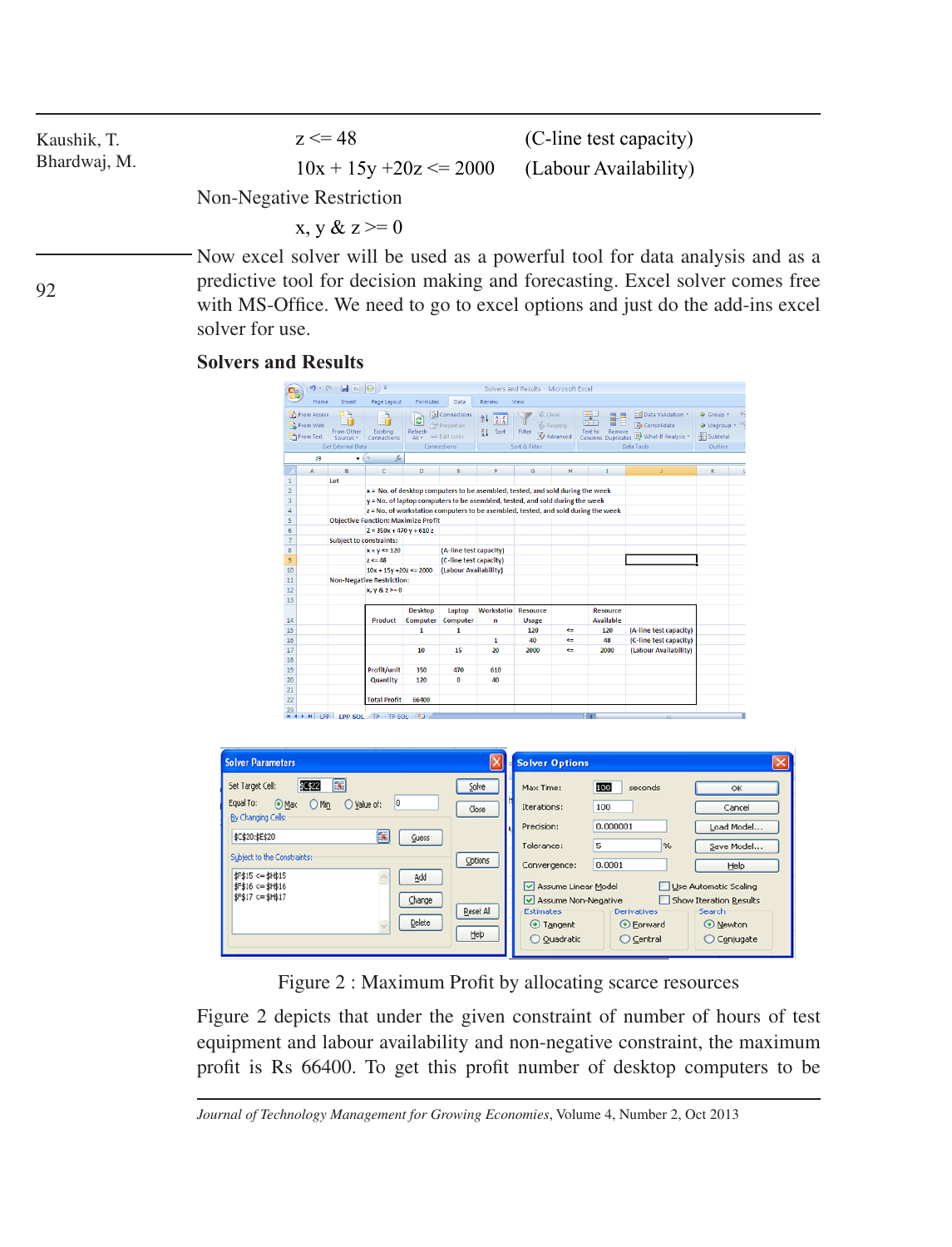produced and sold is 120 and number of workstation computers to be produced and sold is 40. It is advisable that we do not produce any laptop computer.

It is also to be noted that we have utilized 120 complete hours that were available on A-line test equipment where as only 40 hours out of 48 hours available were utilized on C-line test equipment. As far as labour hours are concerned, 2000 complete labour hours were utilized that were available in order to get maximum profit.

i. To help distribution manager minimize the total transportation cost of shipping desktop computers from the sources to the markets.

LP model for the above transportation problem can be formulated as follows: Objective Function: Minimize Transportation Cost

$$
\begin{array}{l} Z = \ 14 X_{_{11}} + 24 X_{_{12}} + 21 X_{_{13}} + 20 X_{_{14}} + 21.50 X_{_{15}} + 19 X_{_{16}} + 17 X_{_{17}} + 30 X_{_{18}} \\ + 24 X_{_{21}} + 15 X_{_{22}} + 28 X_{_{23}} + 20 X_{_{24}} + 18.50 X_{_{25}} + 19.50 X_{_{26}} + 24 X_{_{27}} + 28 X_{_{28}} \end{array}
$$

Subject to constraints:

$$
X_{11} + X_{12} + X_{13} + X_{14} + X_{15} + X_{16} + X_{17} + X_{18} \le 100
$$
  
\n
$$
X_{21} + X_{22} + X_{23} + X_{24} + X_{25} + X_{26} + X_{27} + X_{28} \le 45
$$
  
\n
$$
X_{11} + X_{21} \ge 22
$$
  
\n
$$
X_{12} + X_{22} \ge 14
$$
  
\n
$$
X_{13} + X_{23} \ge 18
$$
  
\n
$$
X_{14} + X_{24} \ge 17
$$
  
\n
$$
X_{15} + X_{25} \ge 15
$$
  
\n
$$
X_{16} + X_{26} \ge 13
$$
  
\n
$$
X_{17} + X_{27} \ge 15
$$
  
\n
$$
X_{18} + X_{28} \ge 20
$$

Non-Negative Restriction:

$$
X_{ij} \ge 0
$$
 for i = 1, 2 and j = 1, 2, 3, 4, 5, 6, 7, 8

Now excel solver will be used as a tool for data analysis and as a predictive tool for decision making and forecasting.

*Journal of Technology Management for Growing Economies*, Volume 4, Number 2, Oct 2013

Contribution of Decision Support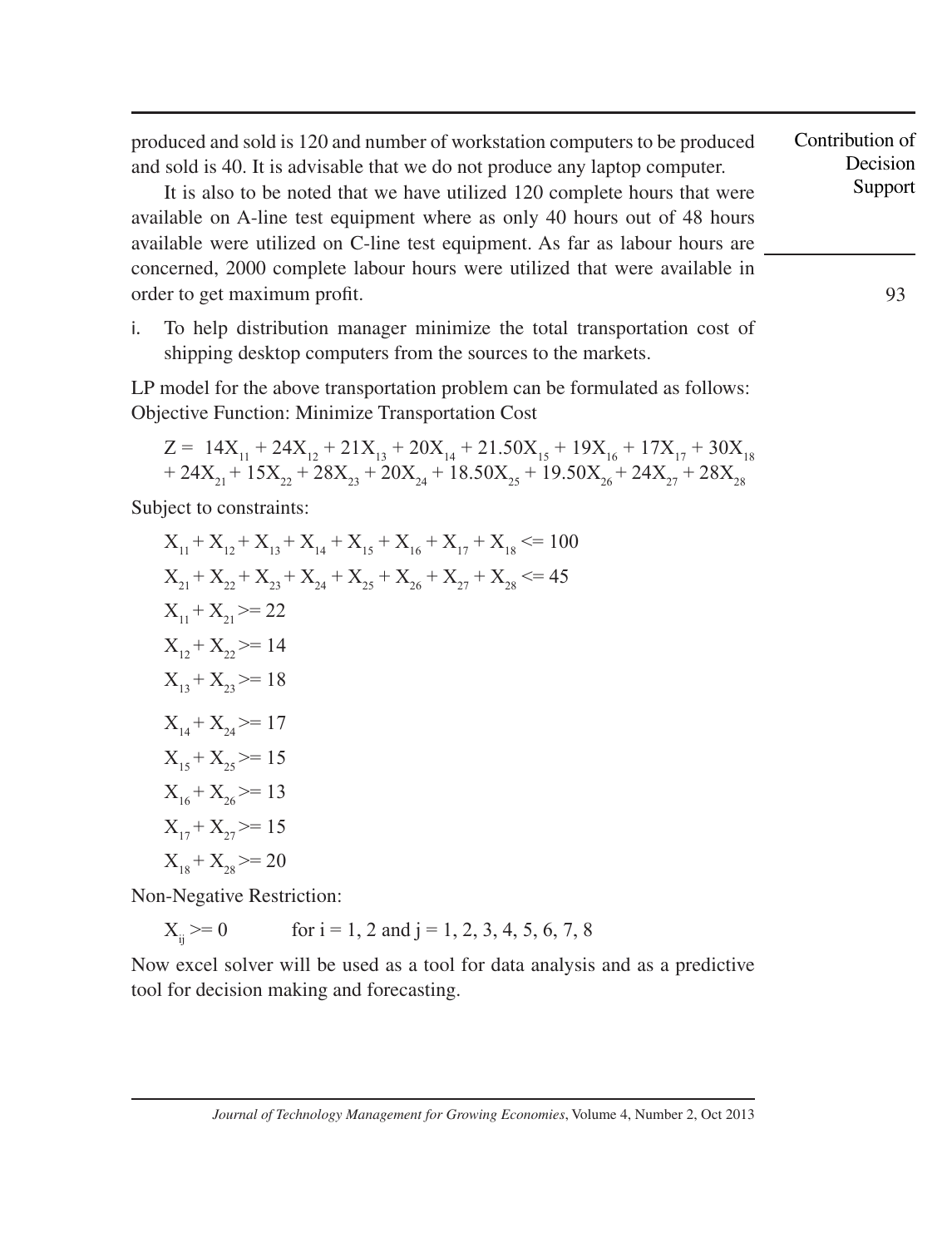

94

| <b>Solver Parameters</b>                                                                                                                                                                                                                                                                           |                                                | <b>Solver Options</b>                                                                                                                                              |                                                                                                                |                                                                                                                                          |
|----------------------------------------------------------------------------------------------------------------------------------------------------------------------------------------------------------------------------------------------------------------------------------------------------|------------------------------------------------|--------------------------------------------------------------------------------------------------------------------------------------------------------------------|----------------------------------------------------------------------------------------------------------------|------------------------------------------------------------------------------------------------------------------------------------------|
| 医<br>\$C\$19<br>Set Target Cell:<br>0<br>Equal To:<br>O Max O Min<br>Value of:<br>By Changing Cells:<br>国<br>\$C\$13:\$3\$14<br>Guess<br>Subject to the Constraints:<br>$\overline{\wedge}$<br>\$C\$15:\$3\$15 >= \$C\$17:\$3\$17<br>Add<br>\$K\$13:\$K\$14 <= \$M\$13:\$M\$14<br>Change<br>Delete | Solve<br>Close<br>Options<br>Reset All<br>Help | Max Time:<br>Iterations:<br>Precision:<br>Tolerance:<br>Convergence:<br>Assume Linear Model<br>Assume Non-Negative<br><b>Estimates</b><br>⊙ Tangent<br>O Quadratic | 100<br>seconds<br>100<br>0.000001<br>5<br>%<br>0.0001<br><b>Derivatives</b><br>⊙ Forward<br>$\bigcirc$ Central | OK<br>Cancel<br>Load Model<br>Save Model<br>Help<br>Use Automatic Scaling<br>Show Iteration Results<br>Search<br>⊙ Newton<br>◯ Conjugate |

Figure 3: Minimum cost by distributing product to match demand and supply

To transport desktop computers from plant and warehouse to eight different markets the minimum cost incurred is Rs. 2583.50, which is depicted in Figure 3. Since, the total supply of desktop computers is 145 (plant and warehouse) and the total demand of desktop computer from eight different markets is 134, so 11 desktop computers will not be distributed.

The plant had 100 desktop computers but only 89 were distributed to meet the demand of the markets whereas warehouse had 45 desktop computers and all were distributed to meet the demand of the markets as depicted in Figure 3. Therefore, 11 desktop computers, which were not distributed, are those, which are remaining in the plant.

*Journal of Technology Management for Growing Economies*, Volume 4, Number 2, Oct 2013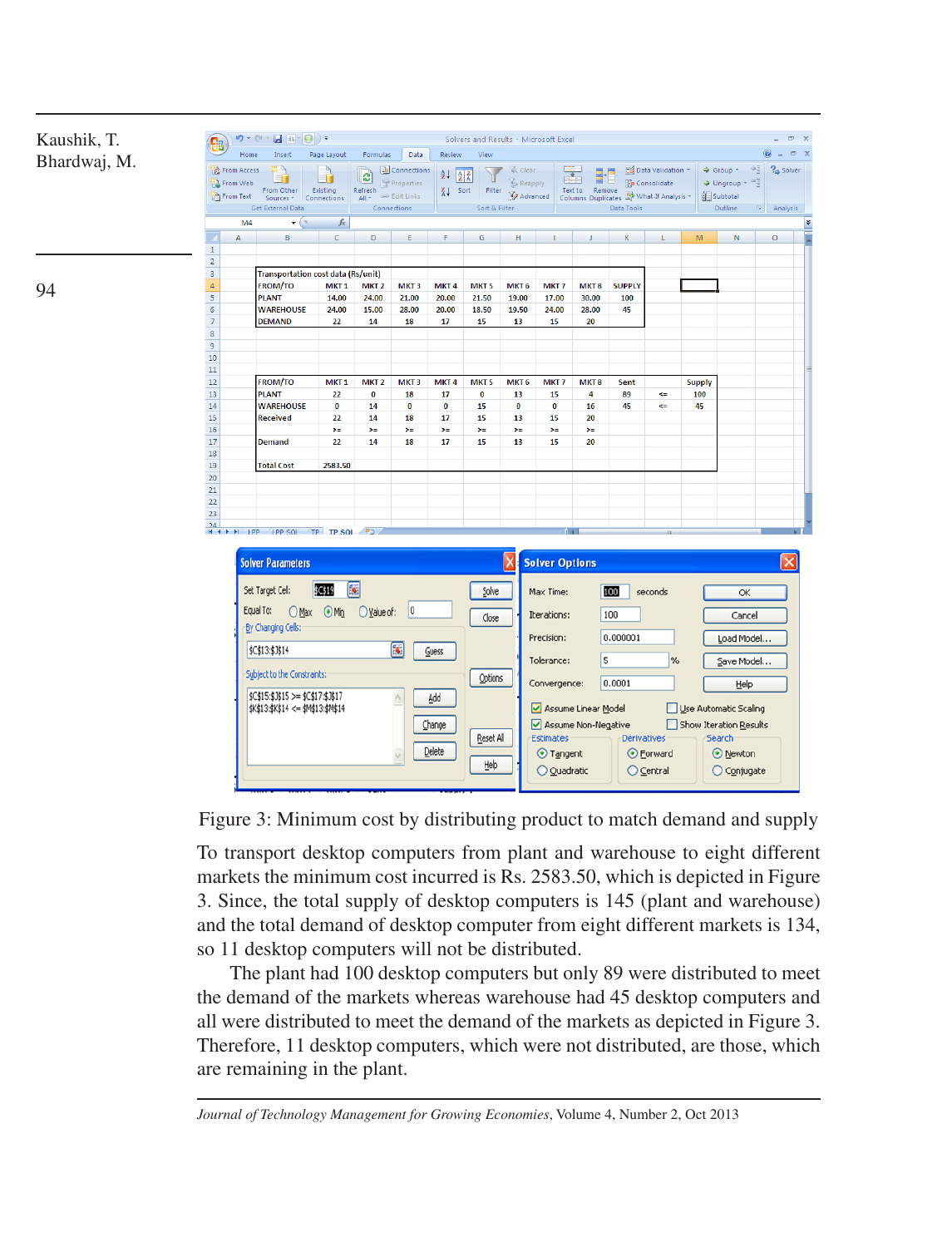

Figure 4: Transportation of product from destination to sources

Figure 4 clearly states that the total supply of desktop computers at the plant is 100 and total supply of desktop computers at the warehouse is 45. The desktop computers demand for Market 1 is 22, Market 3 is 18, Market 4 is 17, Market 6 is 13 and Market 7 is 15 is met by plant. On the other hand desktop computers demand for Market 2 is 14 and Market 5 is 15 is met by the warehouse. It is interesting to note that desktop computers demand for Market 8 is 20 and is jointly met by plant and warehouse with 4 and 16 units respectively.

# **CONCLUSIONS**

The problem of computer manufacturing company has been easily resolved by using linear programming and transportation method through excel solver. Since most of the problems faced by manufacturing organizations are of similar nature, so linear programming technique ensures possible solutions are generated and out of which the optimal solutions are selected. It can also be used for re-evaluation of basic plan for changing conditions. If the condition changes in between the plan it can be accurately determined with the help of linear programming to adjust the remainder of the plan for best results. For example, in case of computer manufacturing company if test equipment goes out of order or a group of labour go on strike resulting in reduction of number of hours available on test equipment and labour availability. In such a situation, linear programming technique can be effectively used in finding the best and optimal solution under the given changed condition.

The effectiveness of model is restricted not only to the manufacturing industry but has its application in hotel, agriculture, refineries, railways etc. For example, the selection of routes and allocation of aircrafts to various chosen